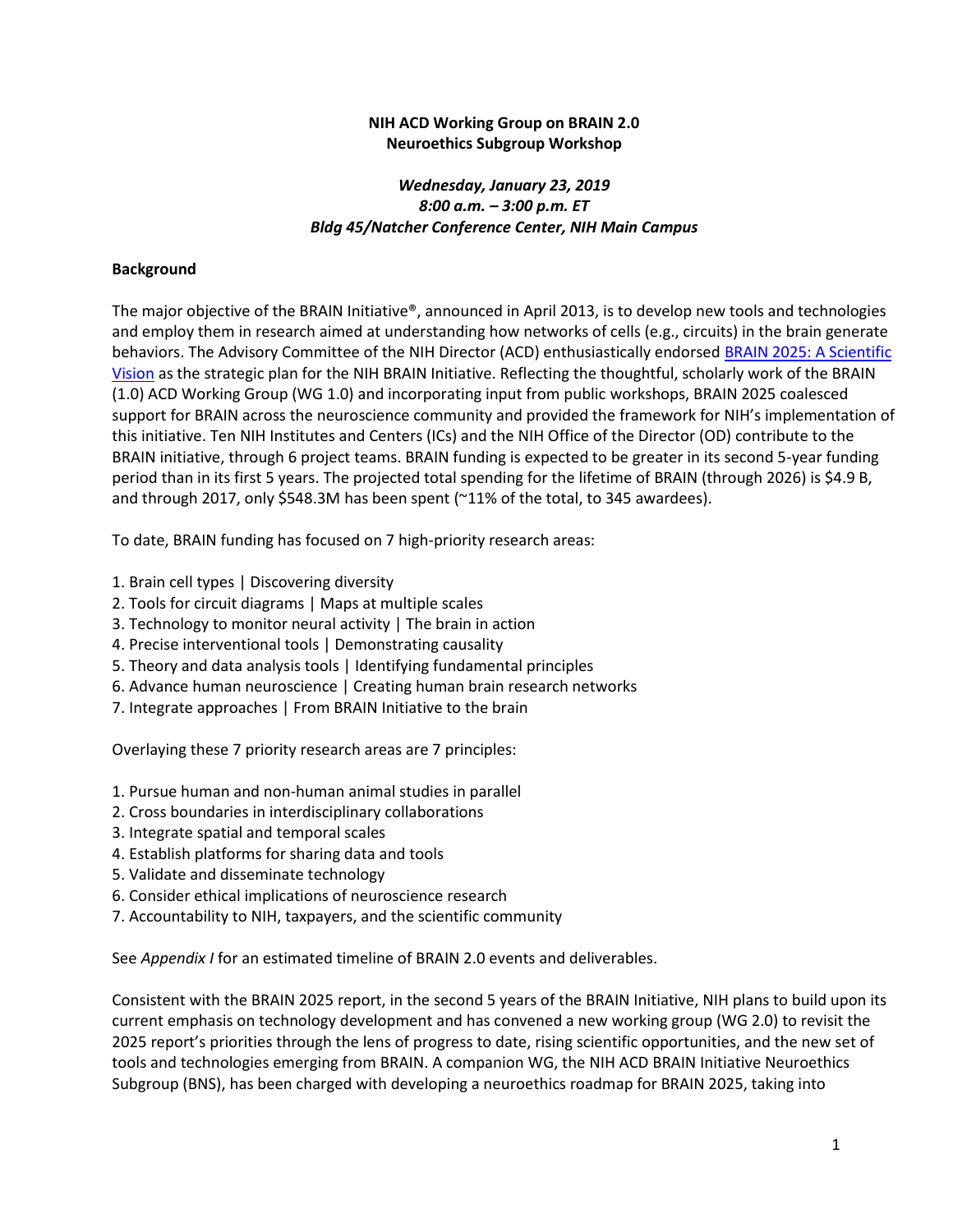consideration any proposed updates to BRAIN 2025. Overlapping members of WG 2.0 participate in the BNS WG.

See *Appendix II* for both rosters. As with WG 1.0, both of these WGs report to the full ACD, which provides recommendations to the NIH Director.

## **BRAIN 2.0 Community Input**

Beginning in April 2018, and led by co-chairs Catherine Dulac, Ph.D., and John Maunsell, Ph.D., WG 2.0 members have reviewed the existing BRAIN investment and progress and have considered potential areas for growth and expansion. In so doing, WG 2.0 is soliciting input from the broader neuroscience community and other BRAIN stakeholders through two principal means: i) a series of public workshops held between August 2018 and November 2018 ii) an [RFI seeking input](https://www.braininitiative.nih.gov/rfi.aspx) (comment period has been extended through March 2019). Workshops included: ["From Experiments to Theory and Back"](https://www.braininitiative.nih.gov/sites/default/files/pdfs/executive_summary_-_brain_workshop_houston_oct_4_2018_summary_508c.pdf) (October 4, 2018, Houston, Texas) "Looking Ahead: Emerging [Opportunities"](https://www.braininitiative.nih.gov/sites/default/files/pdfs/executive_summary_-_brain_workshop_chicago_sept_21_2018_summary_final_508c.pdf) (September 21, 2018, Chicago, Illinois) and ["Human Neuroscience"](https://www.braininitiative.nih.gov/sites/default/files/pdfs/executive_summary_-_brain_workshop_boston_aug_24_2018_summary_final_508c.pdf) (August 24, 2018, Cambridge, Massachusetts). The group also hosted a Town Hall and Networking Session at the Society for Neuroscience November 4, 2018 meeting.

### **BRAIN Neuroethics Investment to Date**

## *James Eberwine, PhD (co-chair) - University of Pennsylvania*

The first half of the BRAIN investment has yielded significant discoveries in all 7 BRAIN priority areas, such as [three-dimensional maps of cell types and activity-dependent gene expression,](https://www.ncbi.nlm.nih.gov/pmc/articles/PMC6339868/) [high-speed three](https://www.ncbi.nlm.nih.gov/pubmed/?term=29642044)[dimensional imaging of neural activity,](https://www.ncbi.nlm.nih.gov/pubmed/?term=29642044) cost-effective applications of remote magnetothermal disruption to modulate [biological processes,](https://www.ncbi.nlm.nih.gov/pmc/articles/PMC5648570/) and a range of novel sensors and probes that use various voltagedependent and optical-imaging methods. Among BRAIN-funded scientific advances that will likely propel neuroscience understanding and health applications include biosensor/probe development, computational analyses, and data-science approaches such as artificial intelligence (AI), as well as new methods for introducing molecules into specific cells, in particular neurons. Although neuroscience research entails ethical issues that are common to other areas of biomedical science, it entails special ethical considerations. As well, the importance of neuroethics is already well appreciated, as articulated in the BRAIN 2025 report (p.118):

" … mysteries unlocked through the BRAIN Initiative, and through neuroscience in general, are likely to change how we perceive ourselves as individuals and as members of society. Many of these discoveries will raise more questions than they answer. We may need to consider, as a society, how discoveries in the area of brain plasticity and cognitive development are used to maximize learning in the classroom, the validity of neuroscience measurements for judging intent or accountability in our legal system, the use of neuroscience insights to mount more persuasive advertising or public service campaigns, the issue of privacy of one's own thoughts and mental processes in an age of increasingly sophisticated neural 'decoding' abilities, and many other questions. Questions of this complexity will require insight and analysis from multiple perspectives *and should not be answered by neuroscientists alone*."

Shortly after the publication of BRAIN 2025, NIH created [a Multi-Council Working Group](https://www.braininitiative.nih.gov/about/multi-council-working-group) (MCWG) comprised of nongovernmental representatives from the advisory councils of each of the 10 NIH Institutes or Centers (ICs) that contribute to the initiative, as well as five at-large members. In addition,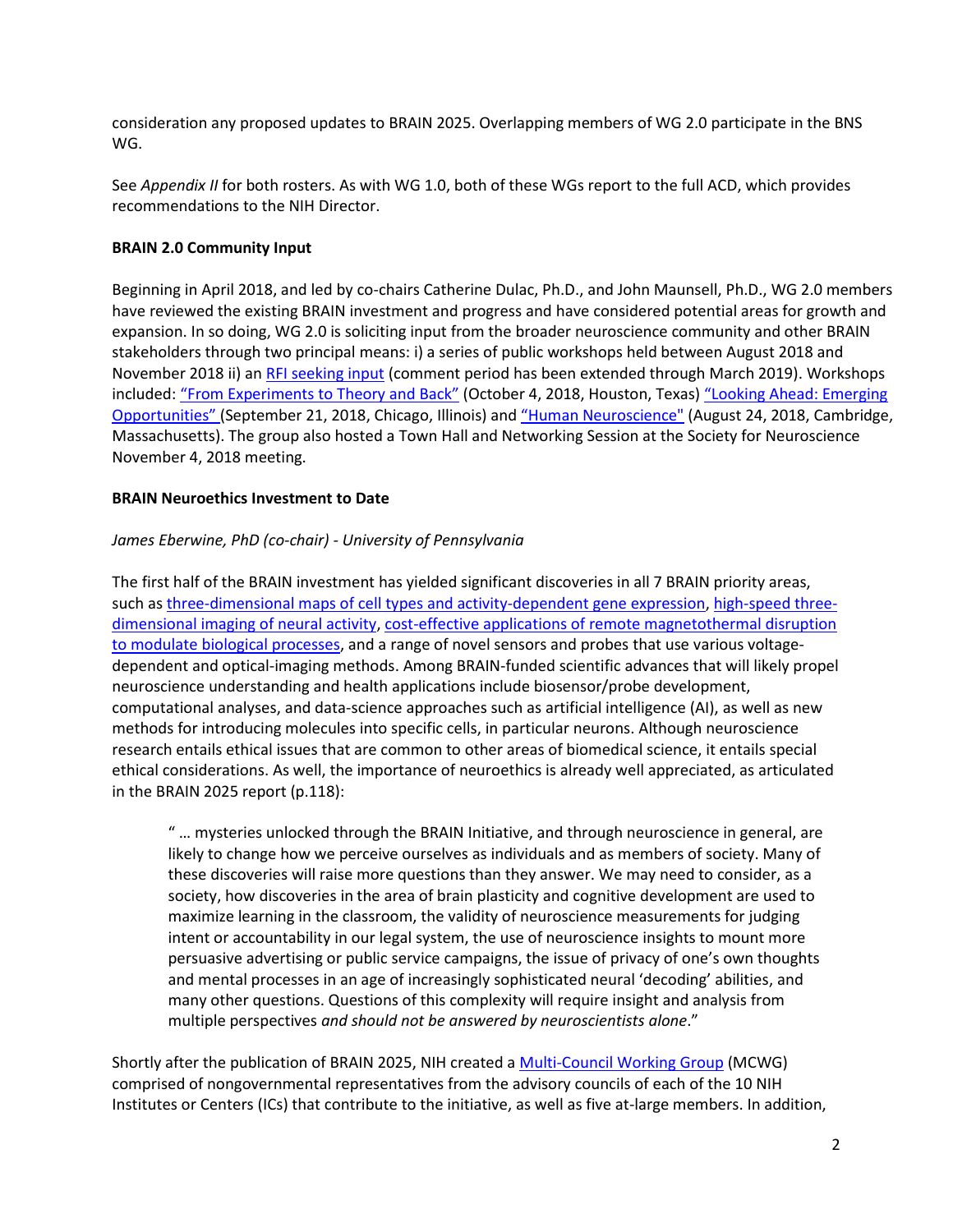the MCWG includes ex officio members from the Defense Advanced Research Projects Agency (DARPA), the Food and Drug Administration (FDA), the Intelligence Advanced Research Projects Agency (IARPA), and the National Science Foundation (NSF) - four of NIH's federal partners involved in the BRAIN Initiative. The MCWG provides ongoing oversight of the long-term scientific vision of the BRAIN initiative, as endorsed by the ACD, in the context of the evolving neuroscience landscape. Recognizing that neuroethics in the BRAIN Initiative needed close and continuing attention, NIH held a one-time workshop on neuroethics in November 2014 and the following August, MCWG approved the creation of a subgroup, a [Neuroethics Working Group,](https://www.braininitiative.nih.gov/about/neuroethics-working-group) drawn from MCWG membership and that includes other neuroethics experts. As noted, the ACD BRAIN Initiative Neuroethics Subgroup (BNS) has been charged with developing a neuroethics roadmap for BRAIN 2025, taking into consideration any proposed updates to BRAIN 2025. The ACD charge to the BNS is to: "Develop a neuroethics roadmap in anticipation of rapid growth in BRAIN-associated knowledge with particular attention to application of BRAIN neurotechnologies/knowledge in humans."

#### **INVITED SPEAKERS**

#### **Mapping the Global Landscape of Neuroethics**

*Caroline Montojo, PhD - The Kavli Foundation* 

The Kavli Foundation operates through an international program of research institutes, professorships, symposia, and other initiatives in the fields of astrophysics, nanoscience, neuroscience, and theoretical physics. Its efforts "ignite and catalyze" international neuroethics projects and collaborations, including the International Brain Initiative (IBI) and others described below. In December 2017, representatives from the world's major brain projects made a formal declaration to establish the IBI, which convened [a 2016 meeting](https://www.sciencedirect.com/science/article/pii/S0092867417302015?via%3Dihub) that identified neuroethics and societal outreach as high-priority topics and that pointed to ethical questions raised by the use, development, and application of neurotechnologies. They also noted that outreach and communication must be integral to brain research, ensuring an international and humanistic mindset. The meeting led to development and publication o[f Neuroethics Questions to Guide Ethical Research,](https://www.ncbi.nlm.nih.gov/pubmed/?term=30308169) and a subsequent [global neuroethics](https://globalneuroethicssummit.com/)  [summit](https://globalneuroethicssummit.com/) led to publication of [Neuroethics Questions to Guide Ethical Research in the International Brain](https://www.ncbi.nlm.nih.gov/pubmed/?term=30308169)  [Initiatives.](https://www.ncbi.nlm.nih.gov/pubmed/?term=30308169) Kavli sees a great need to integrate neuroscience and neuroethics intentionally, and with the emergence in recent years (since BRAIN was launched) of various global brain projects, better coordination is needed to maximize impact and efficiency, as well as to minimize potential redundancy. In addition to IBI, global neuroethics groups include:

- The Organisation for Economic Co-operation and Development (OECD) Neurotechnology and Society group, which is developing 11 principles to guide neurotechnology applications in health and impacts on individuals and society
- The Institute of Electrical and Electronics Engineers (IEEE) Brain Think Tank is considering implications of closed-loop control of neural activity and is preparing a white paper and technology roadmap to guide research and development
- The International Neuroethics Society is a group of scholars, scientists, clinicians, and other professionals who share an interest in the social, legal, ethical, and policy implications of advances in neuroscience.

# **Responsible Brain Research and Neuroethics: The Case of the Human Brain Project**

*Arleen Salles, PhD - Uppsala University*

The Human Brain Project (HBP) has several ethical and neuroethical foci: an ethics directorate; an external ethics advisory board; a stakeholder board; a science and infrastructure board; a data-governance working group; a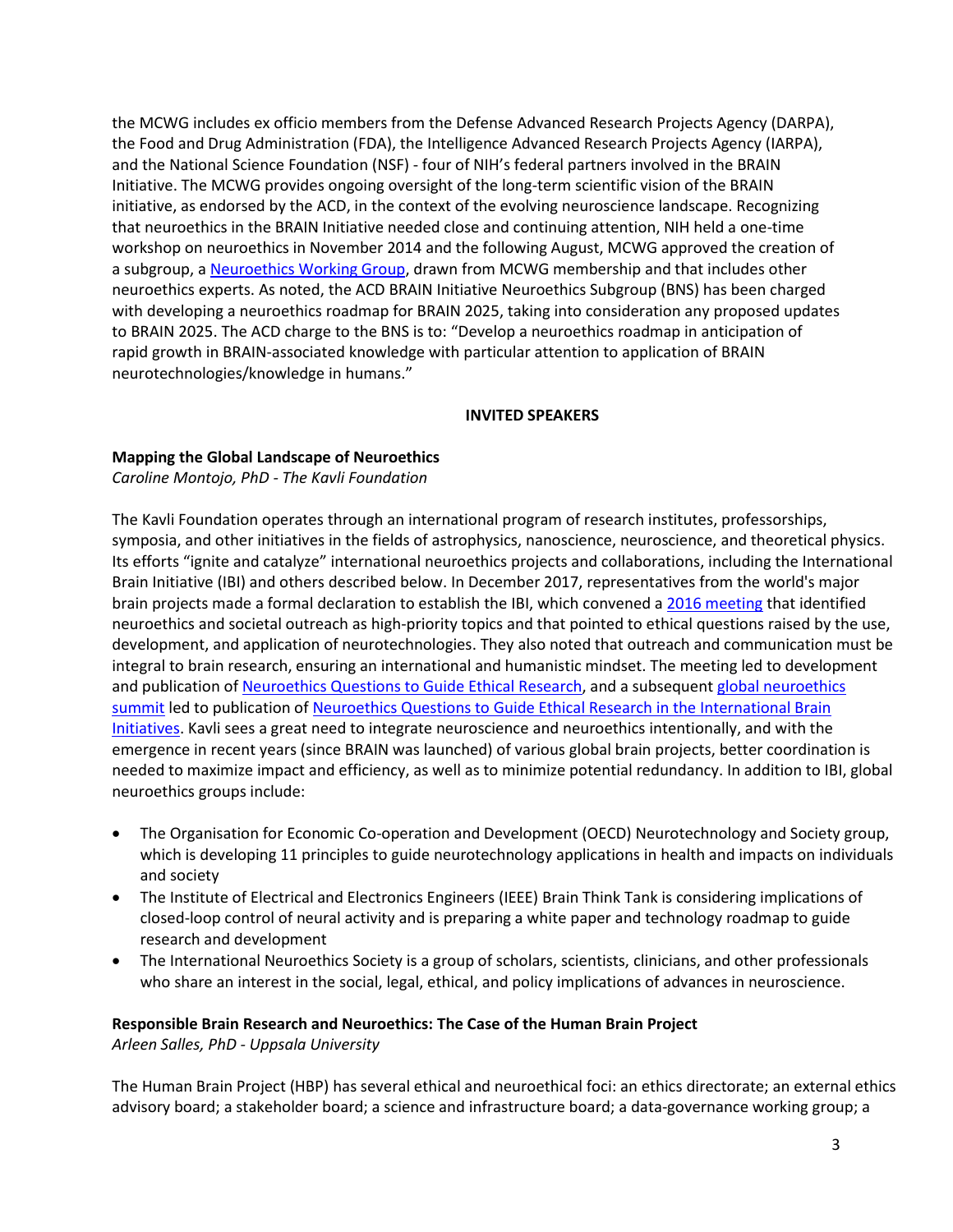dual-use working group; a gender advisory committee; and an ombudsperson. In particular, the Ethics and Society subproject (#12 – a core part of the research project, with 4.5% of research budget) promotes responsible research and innovation practices within the HBP. It uses an interactive process and the AREA framework, which Anticipates intended and unintended impacts of brain research; Reflects on research purpose and motivations/assumptions; Engages with external experts, stakeholders, and citizens; and Acts on information gathered to develop policy options and recommendations and to shape research directions. A distinctive feature is promotion of a broad understanding of neuroethics, both applied and conceptual. This approach addresses not only impacts of research but social benefits and limitations – with an eye to societal norms and priorities – to engage public interest and to shape research priorities. Selected issues that have been considered and addressed (including through published opinion pieces) include consciousness, data protection/privacy, dual use, compliance and research integrity, community building, identity, AI, brain research/mental health, and neurotechnologies. Of note, HBP funds research in the humanities and social sciences (including philosophy) as a means to address its intentional focus on reflection.

#### **Ethics of the Use of Non-Human Primates as Models for Human Brain Disease**

*Jeffrey Kahn, PhD, MPH - Johns Hopkins University*

Research with nonhuman primates (NHPs) generates substantial interest and concern from various stakeholders of biomedical research as a whole, especially with the emergence of transgenic techniques that enable perturbation of biological processes. Public engagement is thus a highly relevant concept that is not unique to research with humans' closest relatives but that emerges as a top priority for BRAIN and biomedicine more broadly. The scientific rationale for using NHPs itself presents ethical considerations: NHP models are meant to model human diseases and their symptoms, and that very similarity invokes an obvious question/concern about effects of those same symptoms on the animals. In this context, many questions arise related to "importance" of any given disease, level of "humanization" of an animal model, and others. A [2011 report](http://www.nationalacademies.org/hmd/Reports/2011/Chimpanzees-in-Biomedical-and-Behavioral-Research-Assessing-the-Necessity.aspx) on the use of chimpanzees in biomedical research offers a potentially instructive historical precedent for consideration; it resulted in NIH's 2013 [decision](http://www.nationalacademies.org/hmd/Reports/2011/Chimpanzees-in-Biomedical-and-Behavioral-Research-Assessing-the-Necessity/Action-Taken.aspx) to limit experiments in chimpanzees to those that answer questions impossible to answer in humans or that are not ethically feasible in humans, and in [2015,](https://www.nih.gov/about-nih/who-we-are/nih-director/statements/nih-will-no-longer-support-biomedical-research-chimpanzees) to end all NIH support of biomedical research with chimpanzees. A central issue that extends beyond the use of NHPs in neuroscience research is the importance of using appropriate animal models for addressing all research questions of interest. For BRAIN 2.0, potential features of oversight and questions to consider regarding NHPs include: necessity of specialized review expertise and/or centralized review beyond Institutional Animal Care and Use Committee (IACUC); clarity of scientific rationale, as guided by a community of researchers and non-researchers to create consensus-based criteria; and unique features of animal care in modified animals.

### **Ethics and Innovation in Neuroscience and Psychiatry: Stakeholder Perspectives**  *Laura Dunn, MD - Stanford University*

Are there similarities between the BRAIN initiative/neuroethics and the Human Genome Project/ethical, legal, and social implications (ELSI)? Both invoke a balance between scientific/technological excitement and human concern (for privacy, safety). The extraordinary innovation in brain research - organoids, neurostimulation, neuromodulation, and other examples – is difficult to discuss in a thoughtful way with a mixed audience of scientists, non-scientists, and policy makers. Vulnerable populations present a particularly difficult scenario for understanding (and informed consent). Research is underway to give a voice to such individuals – in part through comparative analysis of viewpoints on benefits and harms of neuroscience research. A recently published [study](https://www.sciencedirect.com/science/article/pii/S0022395618305910) analyzed views about the importance of psychiatric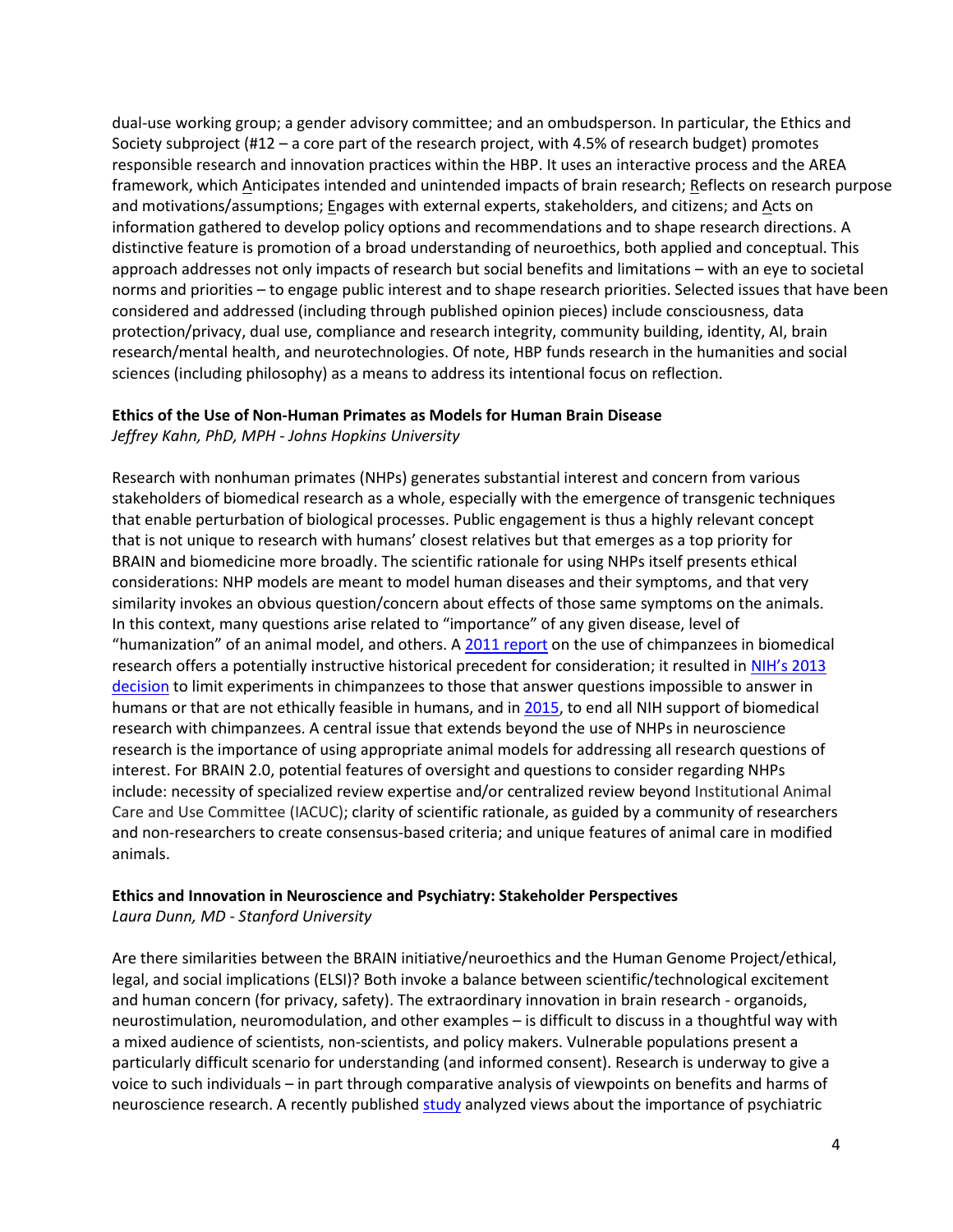genetic research as viewed by varied stakeholder groups (people with mental illness, first-degree family members of people with mental illness, a healthy comparison group, a national sample of psychiatric genetic researchers, and a national sample of investigational review board (IRB) chairs) and identified significant differences. Other research is obtaining stakeholder data to enhance understanding of underrepresented voices and to strengthen ecological validity of the overarching neuroethics dialogue. This study, which is employing the Roberts Valence Model of ethical participation in human research, aims to build tools to strengthen ethical rigor and caliber of neuroscience innovation and investigation. A key goal is building public trust for research.

## *Discussion – Key Points*

## *Public engagement*

- Public engagement underlies nearly all issues relevant to neuroethics, but it is a vague term that affects and invites conversation with a wide array of stakeholders and participants, ultimately on a global scale.
- It should be bidirectional, not one-sided educational delivery of facts or concepts. Reviewing progress in other fields (physics, nanoscience) may be instructive.
- Emphases on anticipation and reflection can address unintended or unexpected consequences of neuroscience research, as well as manage potential hype of scientific data and results. Funding research in the humanities (sociology, philosophy, other) is one potential vehicle.
- The HBP is aligned with a group dedicated to public engagement that conducts surveys and questionnaires and publishes public activities and impact – this type of effort could be more broadly adopted.
- Evaluation of public engagement how to do it and what to measure? Are efforts being effective and or understood by intended audiences?
- Should neuroethical review/consideration think beyond compliance to anticipatory "what ifs?"
- It is continually important to challenge new assumptions invoked by varied stakeholders, to avoid group thought.

# *NHPs*

- Guidance established by government funders can have impacts on other sectors, such as industry.
- Variation in international governance of scientific experimentation creates a quandary for research collaborations (and data sharing) when scientists work across borders.
- The 2011 report on use of chimpanzees in biomedical research may not have been representative for future efforts, as it embarked on asking a singular question and required co-authors of the guidance to be noncommitted to either "side" before deliberations.
- What makes chimps special? There is draft Congressional legislation to limit all NHP research; where should the line be drawn? Can a line be drawn?
- A similar NIH issue centered on human-animal chimera research what about human cells in an animal brain? Humans cannot know what animals are experiencing.

# **BNS MEMBER SHORT PRESENTATIONS**

# **Ethical Considerations for Human Organoid Research**

*Insoo Hyun, PhD - Case Western Reserve University*

Human organoids are three-dimensional structures grown from pluripotent stem cells or adult progenitor cells that self-organize into organ-specific cell types in culture. They can model structural and functional properties of a wide variety of organs, such as the gut, kidneys, pancreas, liver, retina, and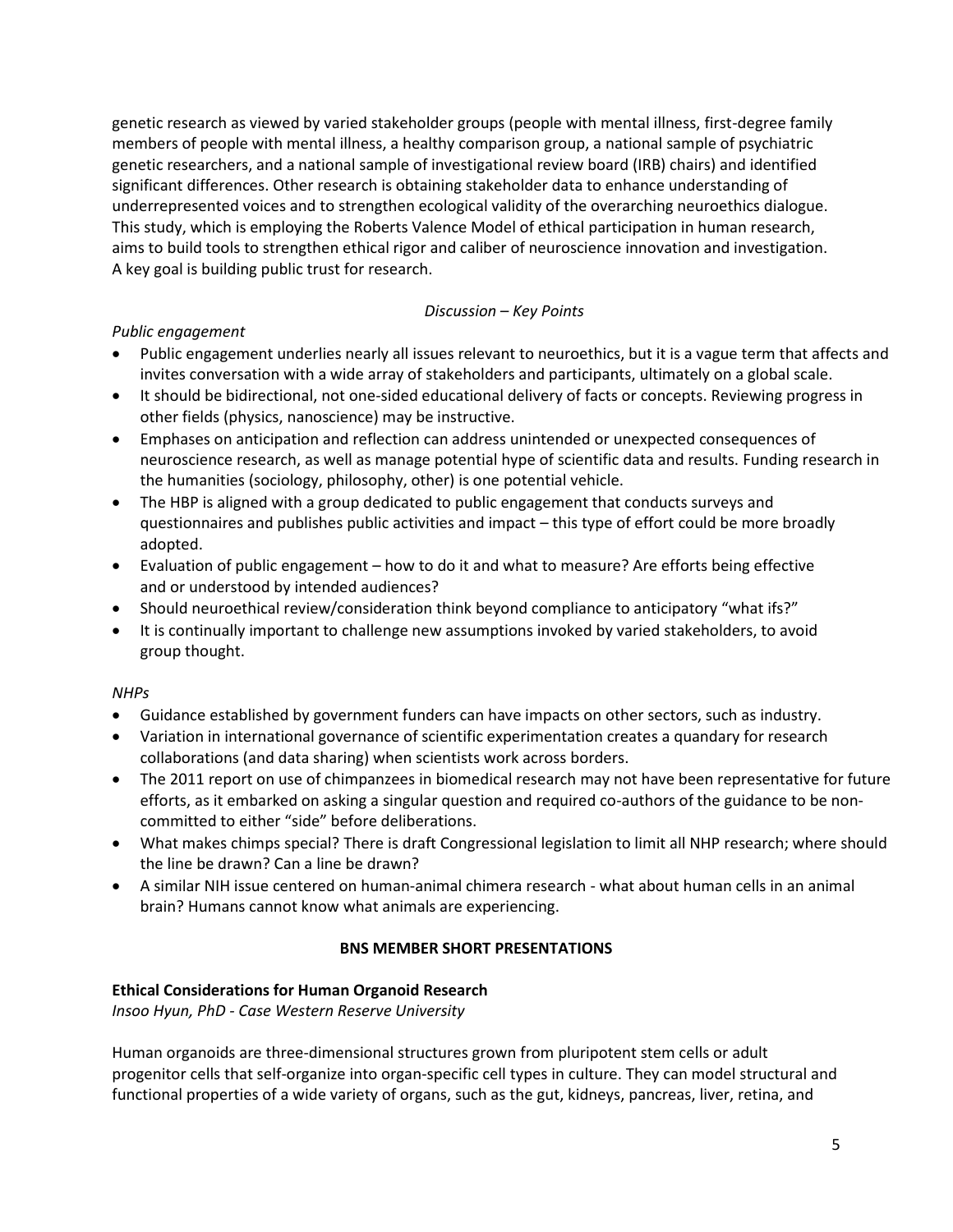the brain. [Research with organoids generally raises ethical questions](https://www.ncbi.nlm.nih.gov/pubmed/?term=28104841) related to stem cells and animal models, but brain organoids raise particular issues and potential concerns. An extension of the term brain organoid, brain "[assembloid](https://www.ncbi.nlm.nih.gov/pmc/articles/PMC5805137/)," connotes spheroid conglomerates of human cells, vasculature, immune cells, and signaling pathways - which have polarity and architecture mimicking a human brain. These multidimensional entities do not possess consciousness, but they do react to signals: thus, do they require moral status (when interests matter morally to some degree for the entity's own sake)? Moral considerability, on the other hand, may be more applicable due to membership of a group; e.g., an organ representing a human. Future studies that transplant human brain organoids into the brains of large lab animals might require special ethical consideration based upon sensory and motor function conveyed upon the animal. These types of experiments may advance rapidly and thus may invite ethical study sooner than later. Similar issues pertain to organs-on-a-chip.

### **Does Existing Guidance Suffice for BRAIN Research?**

*Christine Grady, MSN, PhD - Department of Bioethics, NIH Clinical Center*

Through its stated goals, the BRAIN initiative is "creating tools and neurotechnologies to provide access to core mechanisms that underlie human thoughts, emotions, perceptions, actions, identity, and memories, [which] could therefore "… profoundly alter some core human characteristics." To date, many ethical, and neuroethical, guidelines have been developed and published: *are additional guidelines needed?*

- The [Belmont Report](https://www.hhs.gov/ohrp/regulations-and-policy/belmont-report/read-the-belmont-report/index.html) was developed in 1979 by the U.S. National Commission for the Protection of Human Subjects of Biomedical and Behavioral Research – it specifies three ethical principles underlying the conduct of research: i) respect for persons, ii) beneficence, and iii) justice.
- The [IEEE Code of Ethics](https://www.ieee.org/about/corporate/governance/p7-8.html) outlines ethical and professional conduct for its membership.
- The IEEE Code of Conduct (2014) outlined more generally expected behaviors for its membership that include: i) respecting others, ii) being fair, iii) protecting (avoid injuring) others, iv) refraining from retaliation, and v) complying with applicable laws.
- The U.S. Presidential Commission for the Study of Bioethical Issues published three relevant documents:
	- o [New Directions: The Ethics of Synthetic Biology and Emerging Technologies](https://bioethicsarchive.georgetown.edu/pcsbi/synthetic-biology-report.html) reported five principles (which overlap with Belmont): i) public beneficence, ii) responsible stewardship, iii) intellectual freedom and responsibility, iv) democratic deliberation, and v) justice and fairness.
	- $\circ$  [Gray Matters \(Volume 1\)](https://bioethicsarchive.georgetown.edu/pcsbi/node/3543.html) recommended integration of ethics early and explicitly throughout neuroscience research.
	- $\circ$  [Gray Matters \(Volume 2\)](https://bioethicsarchive.georgetown.edu/pcsbi/node/4704.html) recognized neuroscience as a rapidly growing, multidisciplinary field, encompassing a diversity of scientific and ethical issues and highlighted three topics that illustrate ethical tensions and societal implications: i) cognitive enhancement, ii) consent capacity, and iii) neuroscience and the legal system.
- The Nuffield Council on Bioethics an independent body that examines and reports on ethical issues in biology and medicine developed a 2013 report, "Novel neurotechnologies: intervening in the [brain](http://nuffieldbioethics.org/project/neurotechnology)." It established an ethical framework based around two fundamental considerations: beneficence (the need for new approaches to treating serious disorders in the absence of other effective interventions) and caution (based on uncertainty about the benefits and risks of novel neurotechnologies due to currently limited understanding of the effects of intervening in the brain). Stakeholder interests pertain to safety, protection risks, impacts on privacy, and promotion of autonomy, as well as equity of access and promotion of trust in neurotechnologies. Ultimately, this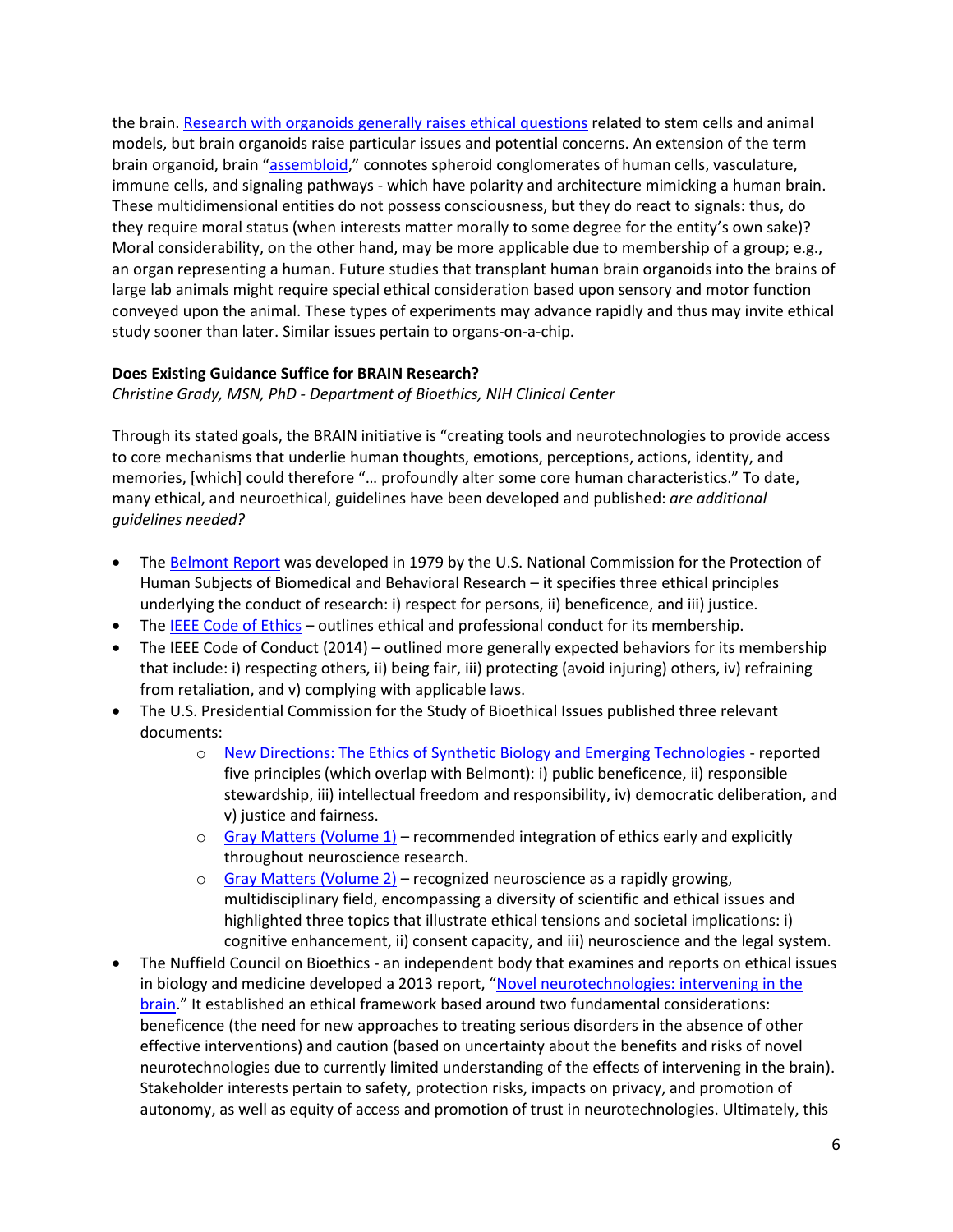will be achieved through a combination of inventiveness, humility, and responsibility (avoiding hype).

- The Neurotechnology and Ethics Task Force is made up of neuroscientists, neurotechnologists, clinicians, ethicists, and machine-intelligence engineers. This group developed [four ethical priorities](https://www.ncbi.nlm.nih.gov/pubmed/?term=29120438)  [for neurotechnologies and AI:](https://www.ncbi.nlm.nih.gov/pubmed/?term=29120438) i) privacy and consent (with opt-out as default choice for sharing neural data), ii) agency and identity (neurorights as part of human rights), iii) augmentation (national and international limits, including military), and iv) bias (countermeasures for machine learning to combat bias becoming the norm).
- The [Neuroethics Guiding Principles for the BRAIN Initiative](https://www.ncbi.nlm.nih.gov/pmc/articles/PMC6297371/) developed eight guiding principles framed by two overarching concepts: i) pursuing neuroscience research is an ethical imperative and ii) neuroethics is vital to neuroscience research.

Overall, familiar principles that guide clinical research and clinical care (e.g. respect for persons, beneficence, justice) are relevant and apply to neuroscience/neuroethics, but they are not always specific enough and thus may not suffice. Similarly, principles relevant to emerging technologies (public beneficence, responsible stewardship and prudent vigilance, inventiveness and responsibility) are relevant and apply, but are not specific enough and may not suffice. Specific attention should be paid to possible effects of neurotechnologies and BRAIN research on agency, identity, capacity, and public trust In addition, particular matters related to "studying ourselves" are critical, including issues concerning augmentation, hype, bias, and misuse.

#### **What Can We Learn from Deep Brain Stimulation? Ethical considerations in innovative neural devices** *Karen Rommelfanger, PhD - Emory University*

Certain features of neuromodulation technologies suggest special ethical consideration. These include invasiveness, chronic effect, assumed reversibility, newness, and associated uncertainty of side effects and consequences, potential physical and nonphysical harms (e.g., effects on autonomy, decisionmaking, sense of self). Deep brain stimulation (DBS) is especially relevant since it is here: there are FDAapproved and currently investigated applications for a variety of conditions ranging from motor disorders to psychiatric disorders. DBS thus offers great opportunity for mechanistic work and potential for even more clinical application. Even so, the terrible legacy of psychosurgeries such as lobotomies remain in public memory and urge caution. Neuroethics has the capacity to look forward, to anticipate (and manage) potential ethical roadblocks in brain research and development. Typical ethical principles (patient selection and risk management, long-term follow-up and protection, and consent) need refinement in the context of brain research to address nuanced topics such as personality and identity changes, memory and cognition changes – positive and negative, and consciousness. The distinctions between normal/healthy and abnormal/diseased are morphing into a continuum shaped by increased knowledge of biological processes, brain function, and behavior. Relevant case studies visit scenarios such as [unexpected effects of neurostimulation,](https://www.ncbi.nlm.nih.gov/pubmed/15291423?dopt=Abstract) [significant changes in affect that disturb family](https://journals.plos.org/plosone/article?id=10.1371/journal.pone.0175748)  [members,](https://journals.plos.org/plosone/article?id=10.1371/journal.pone.0175748) and [unintended positive side effects of treatments.](https://www.ncbi.nlm.nih.gov/pmc/articles/PMC3096836/) Neuroethics research offers many opportunities for clarifying some of these dilemmas and for understanding the human condition and its relationship with health and disease. Two broad types of (neuro)ethical research include empirical and conceptual approaches – both of which can inform policy decisions as well as facilitate a common language between researchers and participant/patients for discussing risks and benefits.

# **BRAIN 2025 and the Future of Neurolaw**

*Francis Shen, PhD, JD - University of Minnesota Law School*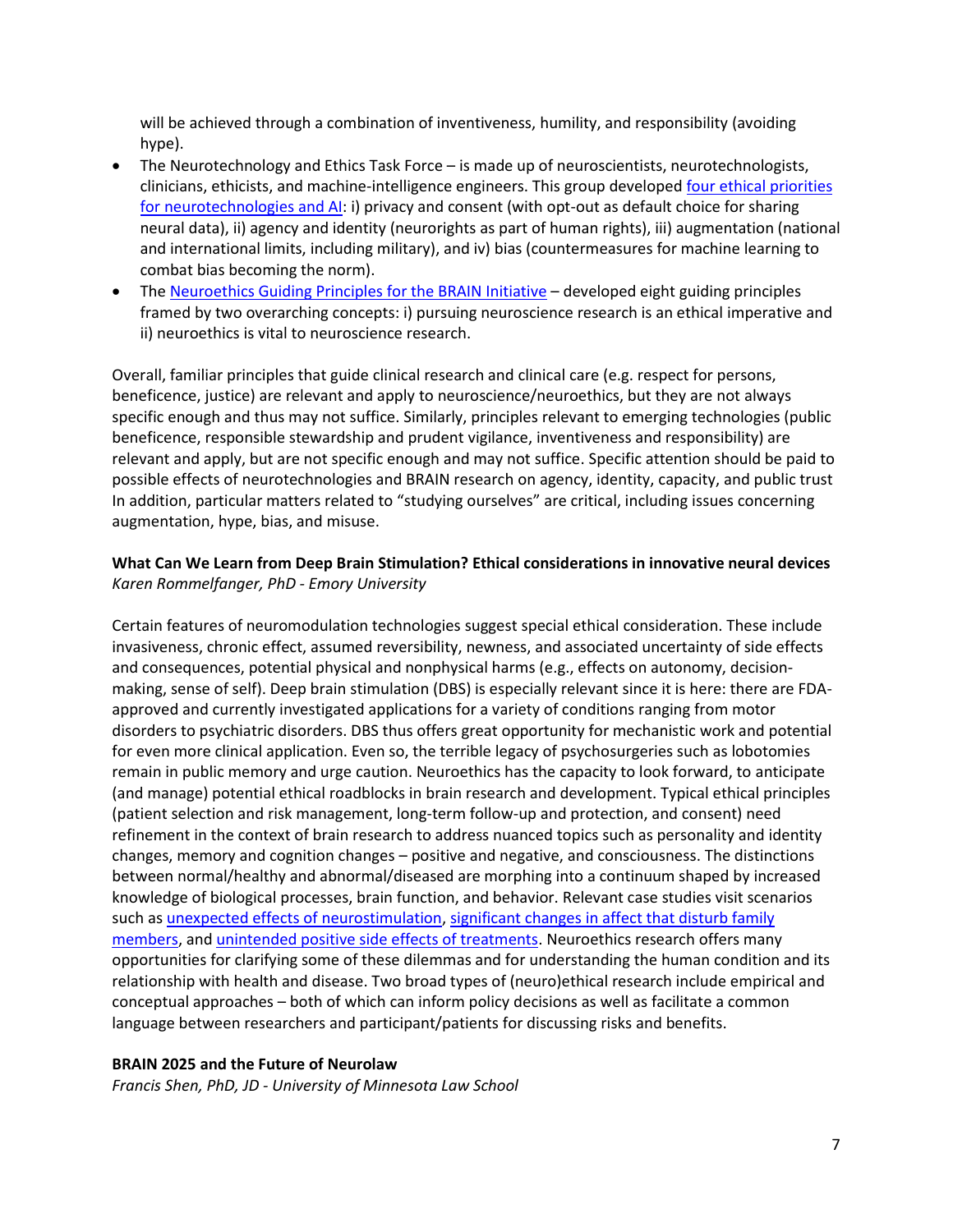"Every story is a brain story" might encapsulate the scope of neurolaw, an emerging interdisciplinary field that appears in a growing number of contexts including governance/regulation, courtrooms, legislatures, and legal concepts (e.g., "what is normal/healthy," what is a "disability?"). Neurolegal concepts are playing out in a range of ways – many of which are outside the scope of BRAIN and health. Nonetheless, law might facilitate or hinder what we know about the brain, and on the other hand, advanced understanding of brain circuitry might fundamentally reshape law. There are obvious distinctions between legal and scientific approaches: the former is concrete/binary, local, adversarial, and precedent-based; whereas the latter is complex/probabilistic, universal, collaborative, and innovative. Neuroscience advances may be legally relevant but clinically irrelevant (e.g., neuroscience of lie detection); clinically relevant but legally irrelevant (neuronal cell census); or both legally and clinically relevant (e.g., dementia research affecting elder abuse/fraud). Neuroscience has transformative potential for law, but only if used judiciously and now is the time to begin these discussions as research progress races forward.

#### *Discussion – Key Points*

- What are the most important areas of neuroscience research for law? Some areas include refined governance/informed consent; an opportunity to better understand mental health and illness; and increased connections between "silos" such as education, criminal justice, and health/science.
- Is neurolaw any different from legal aspects of other areas of science, such as genetics? Perhaps, in that brains change but mostly genes don't.
- There is worry that an "overly scholastic" view of science processes and constructs may trend toward elitism that excludes input and perspectives from people who are non-experts in science but who play important roles in society and who are recipients of health advances.
- Should all neuroscience data be made public? To be considered: potential misuse and unintended consequences. Algorithms/patterns of usage also may have unintended consequences.